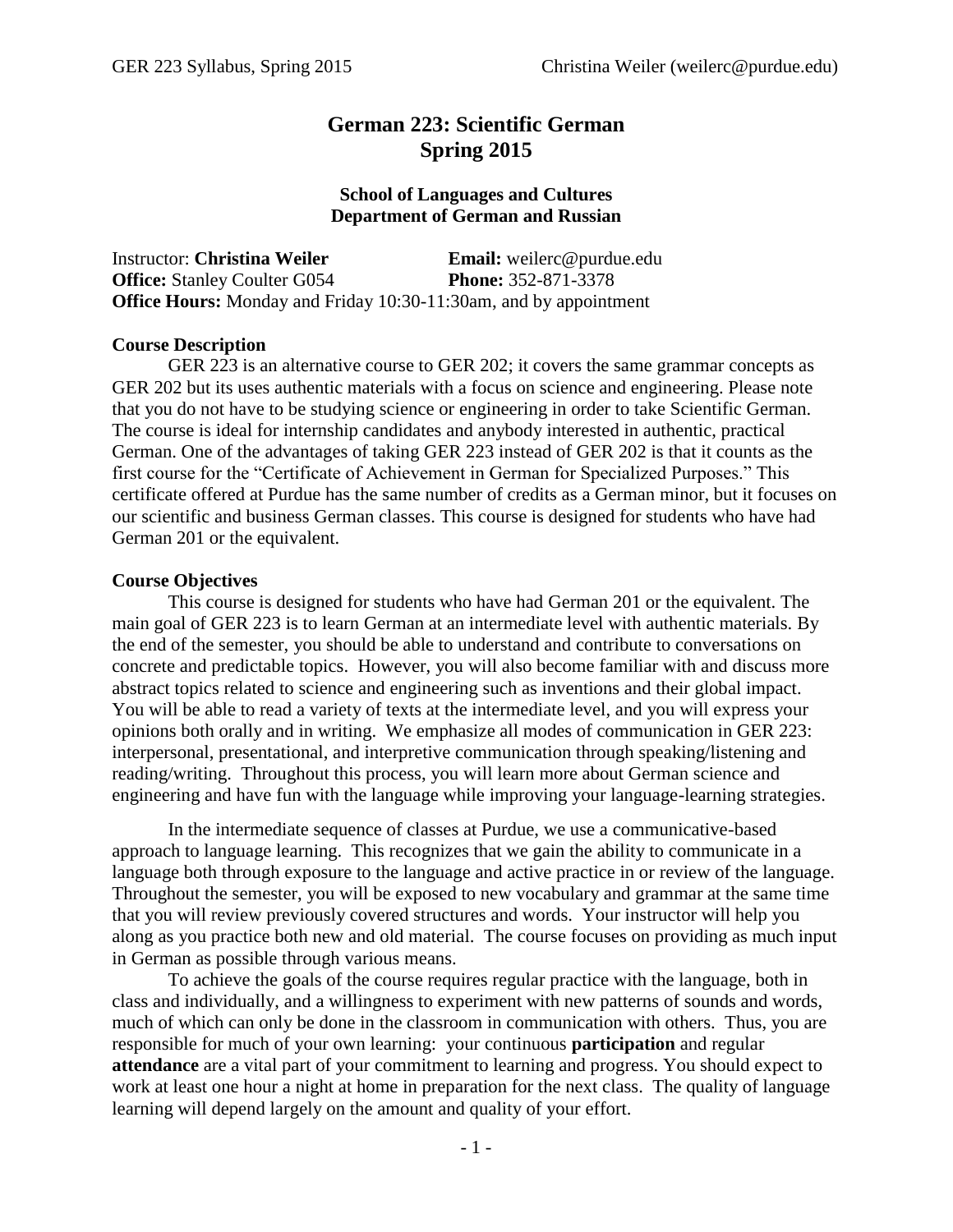#### **Course Schedule**

Heavilon Hall 128 | MWF 09:30 - 10:20am

#### **Online Resources**

• Blackboard Learn

#### **Required Texts and Materials**

- Texts and Materials on Blackboard to be printed for class
- It is *highly recommended* that students obtain a bound Bilingual English>German dictionary. Student may also check out dictionaries from the HSSE library.

#### **Grading**

Grades will be calculated on the following scale:

| $A+=100\% - 98\%$  | $C_{\pm} = 79.99 - 78$ |  |
|--------------------|------------------------|--|
| $A = 97.99-93$     | $C = 77.99 - 73$       |  |
| $A = 92.99 - 90$   | $C = 72.99 - 70$       |  |
| $B_+ = 89.99 - 88$ | $D+=69.99-68$          |  |
| $B = 87.99 - 83$   | $D = 67.99 - 63$       |  |
| $B = 82.99 - 80$   | $D = 62.99 - 60$       |  |
|                    | $F = 59.99$ and below  |  |

Overall course grades are calculated using the following weighted categories:

| Attendance and Participation | 20% |
|------------------------------|-----|
| Homework                     | 15% |
| Quizzes                      | 10% |
| 4 Projects                   | 20% |
| Two Tests (10% each)         | 20% |
| Final Exam                   | 15% |

#### **Attendance Policy**

Class meets three times each week (MWF) for 50 minutes. **Your attendance is expected and required at every scheduled session!** Attendance is calculated as a strict percentage of the number of times you were in class – in other words, every unexcused absence counts against your overall semester grade. **If you miss a session unexcused, you will receive a zero for both attendance and participation that day.** All absences will be treated as unexcused unless students request each absence to be excused in advance of, or as soon as possible after the absence in question.

**Excused Absences.** Absences may only be excused at the discretion of your instructor with approval of the Course Coordinator for legitimate personal, family, or medical emergencies, or for university related events. **Students must document their request to have an absence excused in an email to their instructor that includes the student's course and section, the date(s) of absences, and a concise explanation for the request.** Each request will be reviewed on a case by case basis. The Course Coordinator reserves the right to limit the number of excused absences granted to any student in a semester.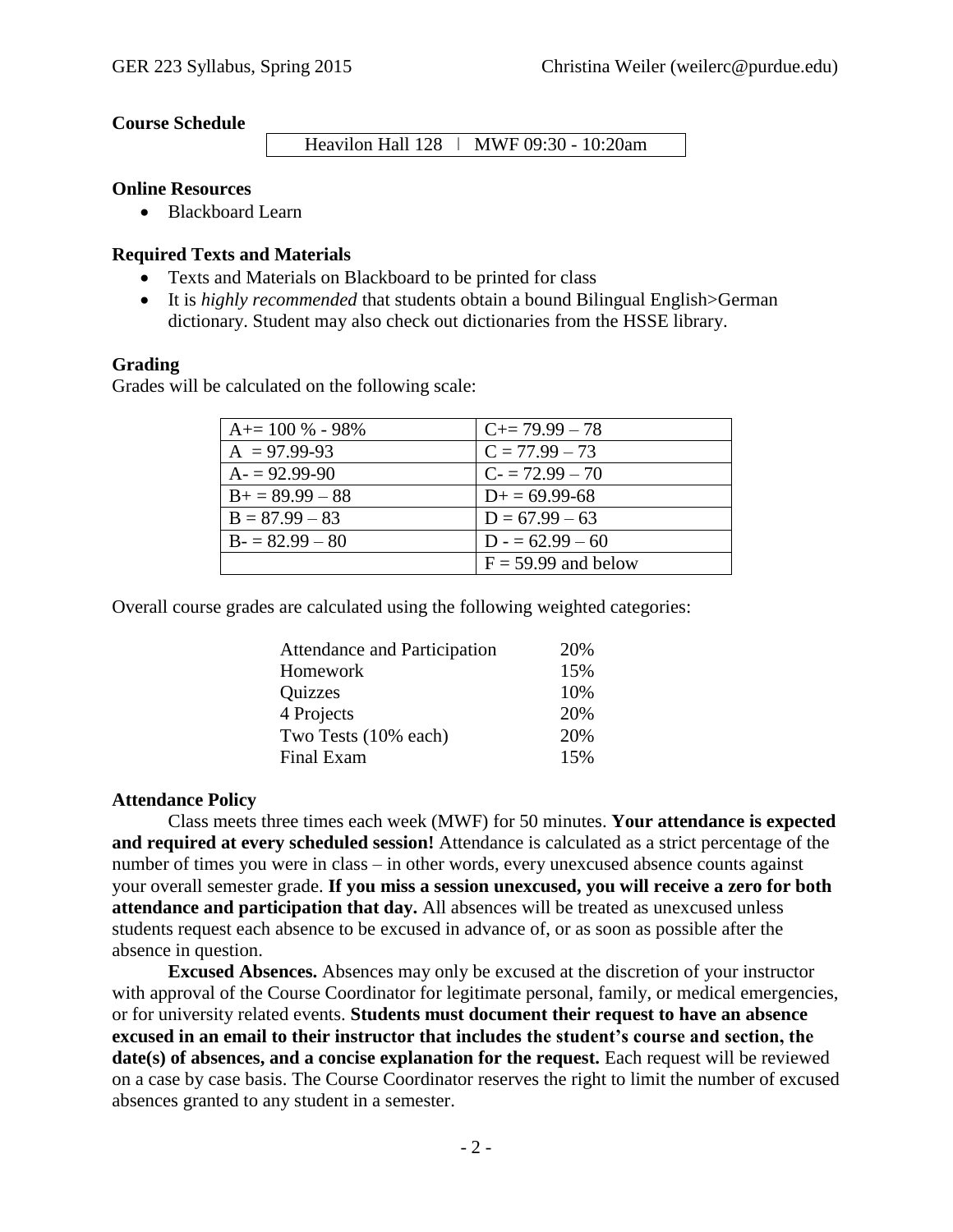**Unexcused Absences.** In the event of an unexcused absence, students forfeit the ability to make-up any work completed during their absence (quizzes, exams and projects). Students are, however, still responsible for finding out what information was covered in their absence. Instructors are not obligated to respond to students' emails regarding information/missed work for unexcused absences. **Any student exceeding 8 unexcused absences will automatically receive a failing grade (F) for the course.** Students are responsible for monitoring their absences throughout the semester.

# **Active Participation**

Students are expected to prepare all assigned work before each class in order to be able to actively participate. Your concentrated engagement in class activities and willingness to practice your skills by volunteering information in class are crucial in your development of your proficiency in German and to being successful in this course. It is not sufficient to simply be present in class. Your participation will be graded according to the criteria listed on pg. 7 of this syllabus.

# **Electronic Devices**

Electronic devices, such as cell phones, pagers, tablet PCs, digital recorders, beepers, palms, MP3 players, digital cameras or laptops, are not to be used during class unless the instructor authorizes their usage for a class-related purpose.

# **Homework**

You should expect to spend approximately one hour preparing for the next day's German class by completing assigned work, review of material and regular practice of vocabulary. All work is due on the date assigned by your instructor. **No late homework will be accepted.** There are two types of homework for GER 201.

**Daily Homework.** Your instructor will assign daily homework assignments to be completed before the next day of class. These may take different forms. To keep up with class and prepare for the next day's lesson, it is important that you do these daily tasks.

# **Quizzes**

Students will write short in-class quizzes on vocabulary and/or grammar from assigned material. Quizzes may be announced or unannounced. **If you miss a quiz due to an unexcused absence or lateness, you will receive a zero for that quiz. No make-up quizzes are allowed**.

# **Projects**

During the course of the semester, you will complete **four projects** that serve as assessments of your progress in different skill areas (see schedule):

- 1. Aufsatz
- 2. Präsentation einer deutschen Erfindung
- 3. Präsentation einer selbst entwickelten Erfindung
- 4. Präsentation eines wissenschaftlichen Artikels

Your instructor will provide you with a detailed description of each project in advance.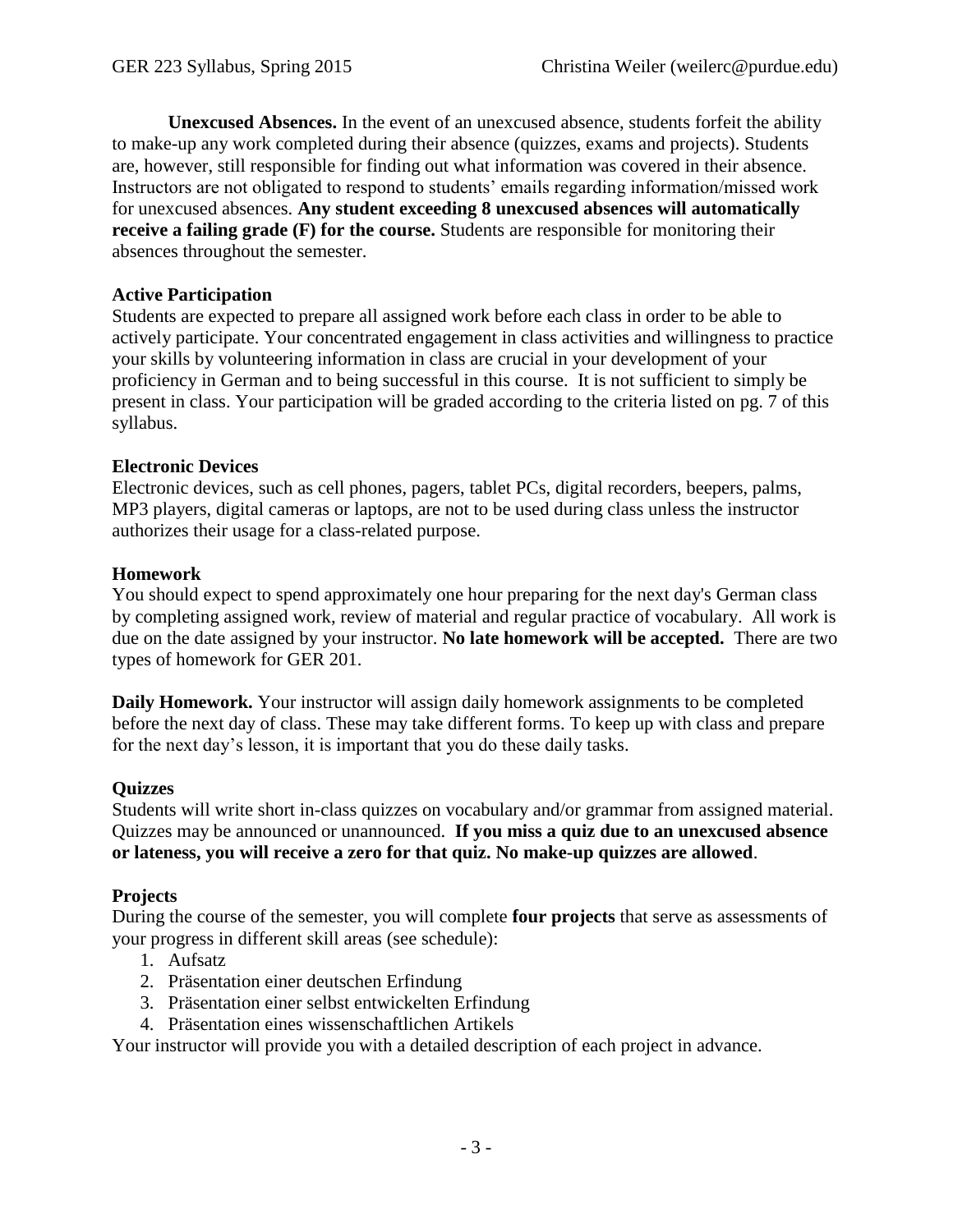# **Exams**

Students will write two tests and a final exam. Students will be notified of the final exam schedule once this has been released by the Registrar. Only students with official university exam conflicts will be allowed to arrange a make-up exam. **Please wait to make end of semester travel arrangements until after the final exam schedule is announced.** 

# **Extra Credit**

Students in 223 can earn extra credit by attending a **German Movie Night** film screening (introduction/screening/short discussion; must sign attendance list) and completing a short writing assignment. Your instructor will provide more information on the movie night schedule and extra credit activity.

# **Academic Integrity**

The School of Languages and Cultures requires the same high level of academic honesty and integrity that Purdue University expects of its students. Therefore, you will be expected to turn in your own work, without help from others or the use of online translation engines/services.

All work submitted for this class must be entirely your own work completed for this course during this semester. **Students are not allowed to use any translation service or software for any course work** (unless instructed otherwise), and may not receive any help from others on any work for credit in this course.

Any student who cheats, copies work, commits plagiarism, or submits work that is otherwise not their own may be subject to punitive grading up to and including receiving a failing grade for the assignment or for the course grade. Cases of academic dishonesty may be referred to the Office of the Dean of Students for further adjudication and/or record keeping. For further information regarding student conduct, see Sections II and III of the Purdue University Regulations.

# **Blackboard Learn**

A copy of this syllabus and other important course information can be found on the course's Blackboard Learn page. Registered students can access their section's Blackboard Learn page by following the link to Blackboard Learn on the Purdue homepage and logging in with their Purdue career account.

# **Family Educational Rights and Privacy Act (FERPA)**

Students are respectfully reminded that instructors are unable to discuss specific grade information by e-mail to protect students' educational records in compliance with FERPA regulations.

# **Americans with Disabilities Act (ADA) Compliance**

In accordance with the (ADA), all qualified students enrolled in this course are entitled to "reasonable accommodations." Any students with disabilities which could affect classroom performance should schedule an appointment to speak privately with the instructor before the end of the second week of classes.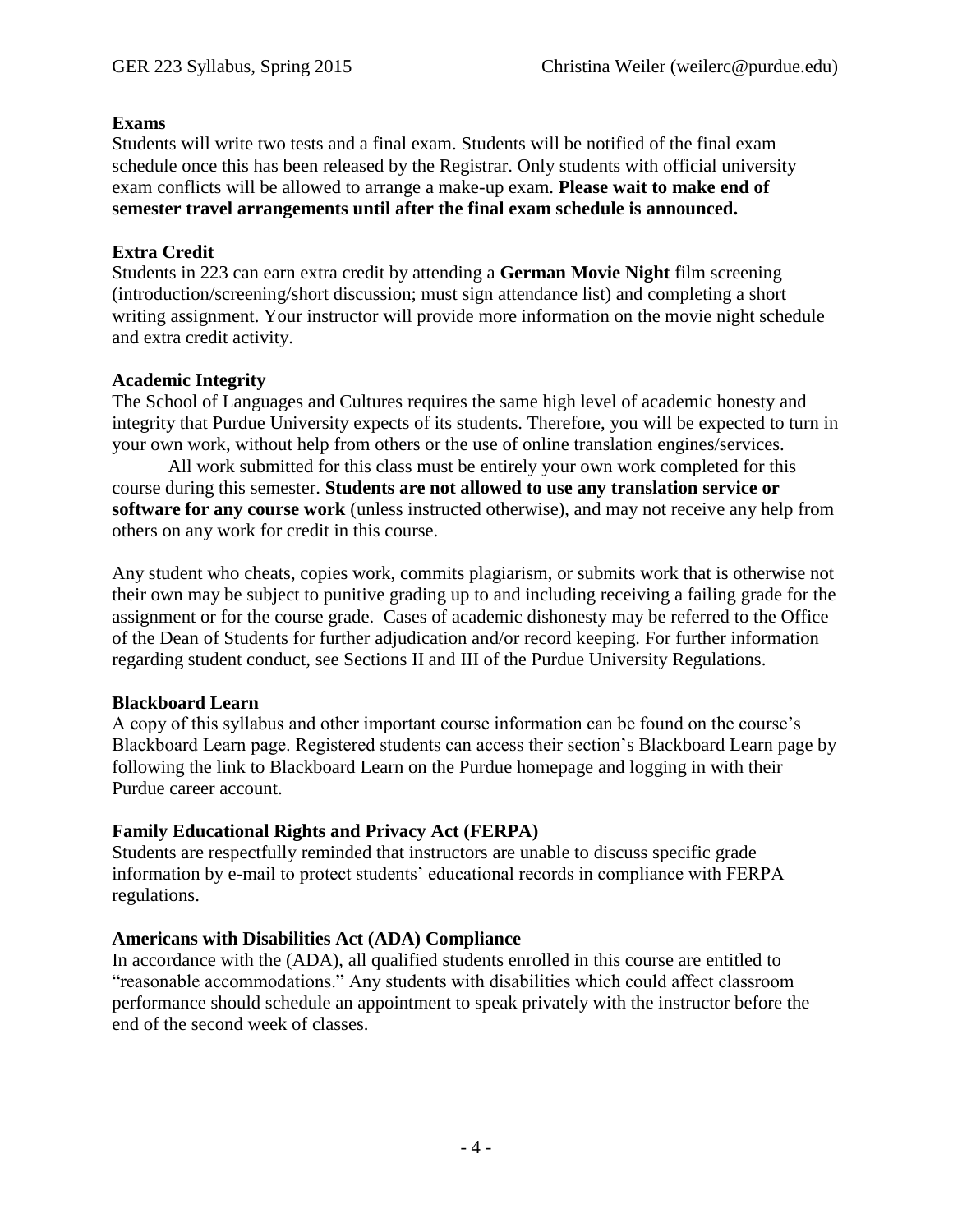# **College of Liberal Arts Classroom Civility Statement**

Purdue University is committed to fostering diversity and inclusion and welcomes individuals of all ages, religions, sex, sexual orientations, races, nationalities, languages, military experience, disabilities, family statuses, gender identities and expressions, political views, and socioeconomic statuses. Please respect the different experiences, beliefs and values expressed by everyone in this course. Behaviors that threaten, harass, discriminate or that are disrespectful of others will not be tolerated. Inappropriate behaviors will be addressed with disciplinary action, which may include being referred to the Office of the Dean of Students. Please bring any relevant problems to my attention immediately! Visit Purdue's Nondiscrimination policy for more information: [http://www.purdue.edu/purdue/ea\\_eou\\_statement.html](http://www.purdue.edu/purdue/ea_eou_statement.html)

# **Emergency Situations**

In the event of a campus or medical emergency, course requirements, deadlines and grading percentages are subject to changes that may be necessitated by a revised semester calendar or other circumstances beyond the instructor's control. In such an event, monitor your  $\omega$  purdue email address, and your course's Blackboard page, and Purdue University's homepage for further information.

# **Communicating with Your Instructor**

Please feel free to contact me anytime via email at [weilerc@purdue.edu.](mailto:weilerc@purdue.edu) In case of an emergency, you can also text or call me at 352-871-3378. In addition, I encourage you to come by my office in SC G054 during my office hours. If you want to meet with me outside my office hours, please do not hesitate to email me to arrange an appointment. If you are having any kind of difficulties, it is best that you let me know as soon as possible! Please remember that I am here to help!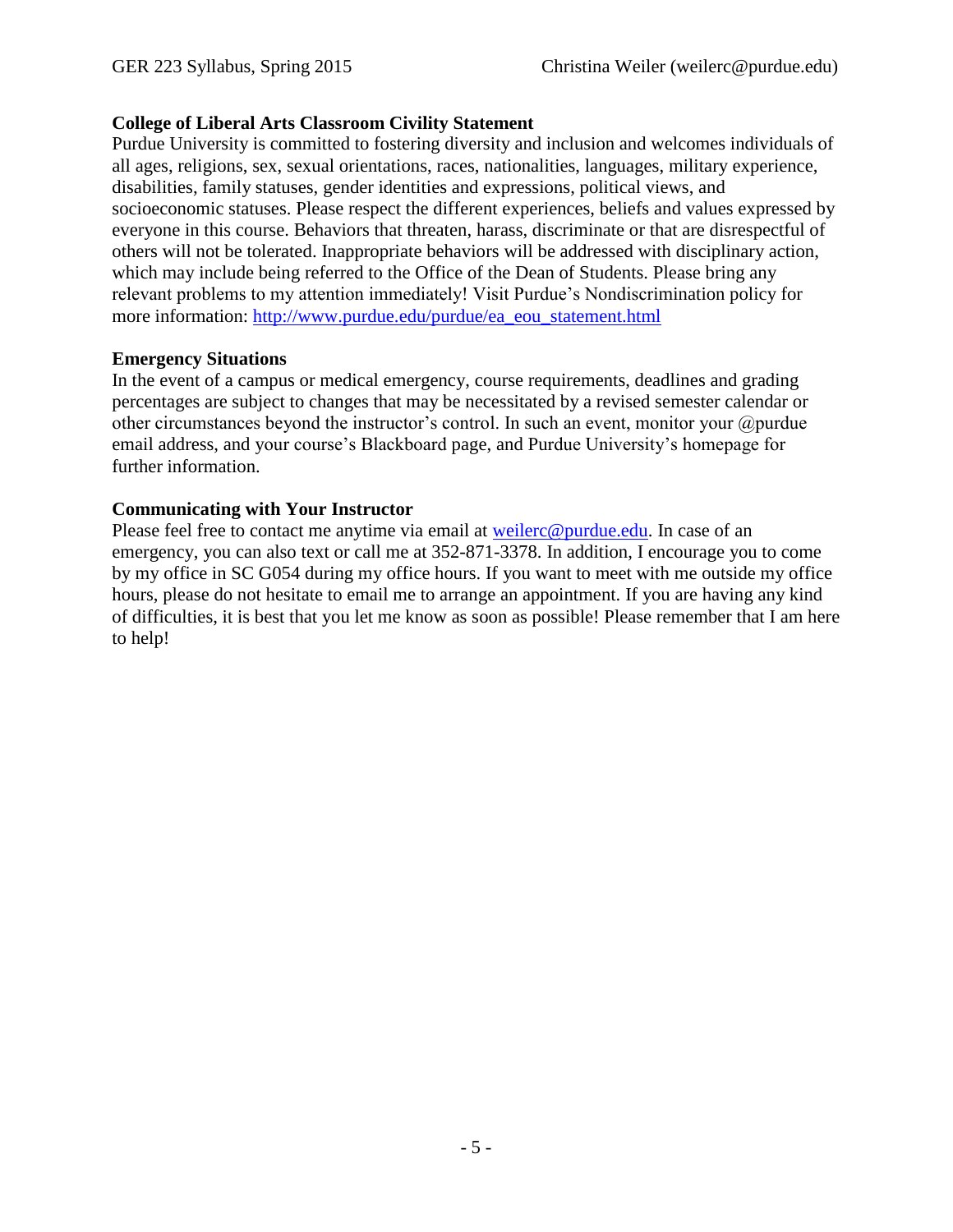# **Participation Grading Criteria**

#### An **A** student:

- is on time and has all their materials with them
- $\bullet$  is attentive to what is going on in class
- always prepared for class
- displays a positive attitude and enthusiasm for the subject
- works well with other students in groups
- $\bullet$  stays on-task when working in groups or alone
- asks questions when they do not understand something
- almost always volunteers to answer open questions
- almost always volunteers/answers when going over assigned work

#### A **B** student:

- is almost always on-time and has their materials with them
- $\bullet$  is attentive to what is going on in class
- $\bullet$  mostly prepared for class
- $\bullet$  displays a positive attitude and shows interest in the subject
- works well with other students in groups
- stays on-task when working in groups or alone
- asks questions when they do not understand something
- $\bullet$  sometimes volunteers to answer open questions
- sometimes volunteers/answers when going over assigned work

#### A **C** student:

- $\bullet$  is generally on time and has their materials with them
- $\bullet$  is attentive to what is going on in class most of the time
- $\bullet$  often or sometimes prepared for class
- works ok with other students in groups
- sometimes gets off-task when working in groups
- $\bullet$  does the bare minimum when working alone
- $\bullet$  does not ask questions when they do not understand something
- rarely volunteers to answer open questions
- displays an indifferent attitude

#### A **D/F** student:

- $\bullet$  is often late to class and often forgets to bring the necessary materials
- $\bullet$  does not pay attention to what is going on in class
- usually does not prepare for class
- chats with other students when they are supposed to be doing group work
- does little or nothing when they are supposed to be working alone
- never volunteers to answer open questions
- never volunteers when going over assigned work
- $\bullet$  is uncooperative in group work
- $\bullet$  is disruptive to instructor and/or other students in the class
- displays an attitude that indicates that they would rather be anywhere else